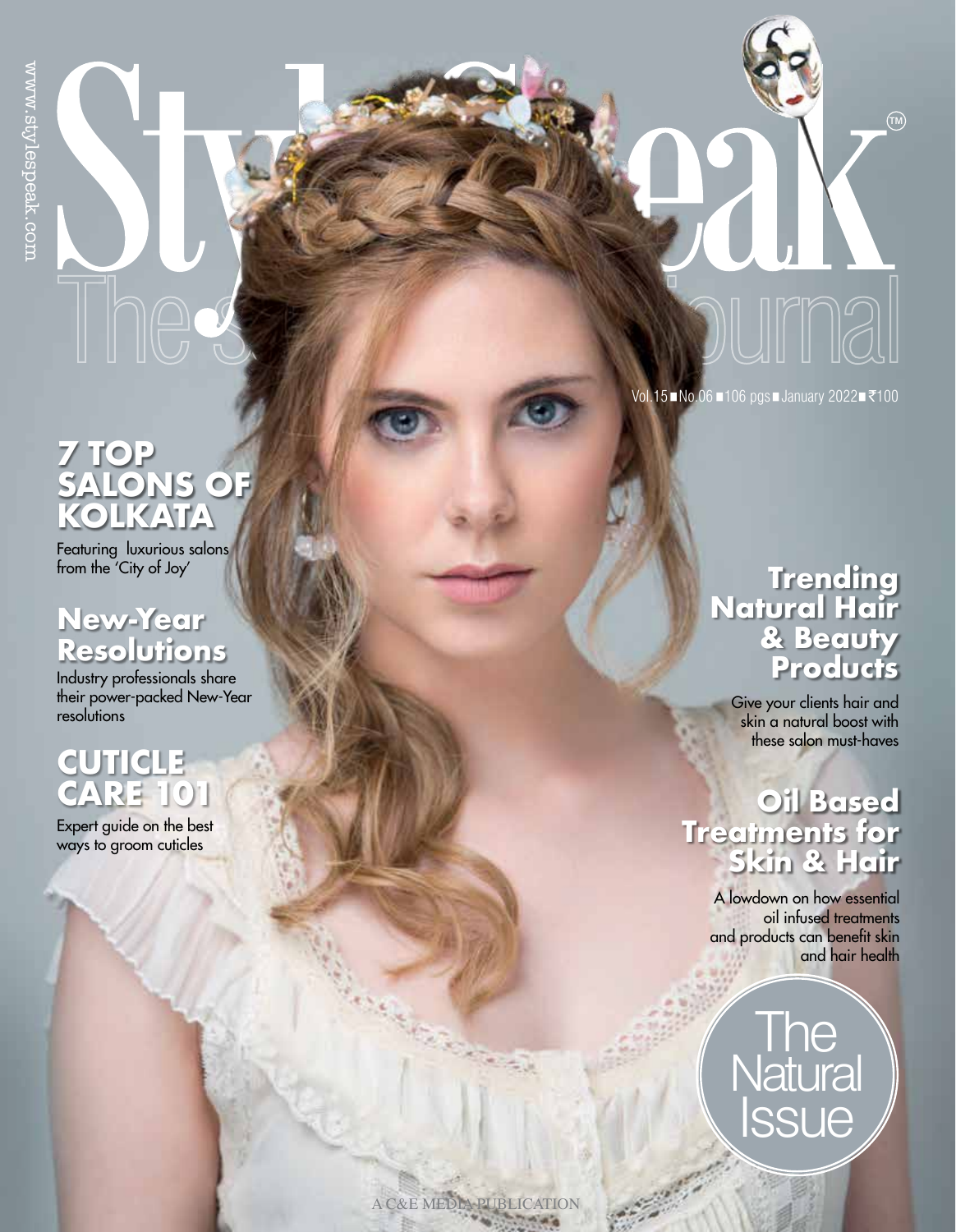



Spa treatments that are inspired by your zodiac sign aptly called Horospa is what you can experience at Ruhab at Fairmont, Jaipur

The magnificent capital of<br>
Rajasthan, well known as<br>
The Pink City, Jaipur, is an<br>
elegant place when it comes<br>
to its architectural heritage. One of the he magnificent capital of Rajasthan, well known as The Pink City, Jaipur, is an elegant place when it comes most beautiful hotels of Jaipur, built in the tradition of the region's grand Mughal palaces, the Fairmont Jaipur is synonymous to royalty. The majestic hotel's in-house spa 'Ruhab' was an experience I can never forget. The spa offers a slew of wellness therapies including a special massage customised to your sun sign, making it even more interesting.

#### Words |Bindu Gopal Rao

#### Palatial Decor

Ruhab Spa takes you on a journey of regal times with its palatial décor. This abode truly represents royalty and wellbeing. The range of wellness treatments and rituals are carefully crafted to offer a luxurious escape from the outside world where body, mind and soul are relaxed, nourished and rejuvenated.

Rinku Rai, the Spa Manager, who helms the spa and wellness experiences at the spa with nine years of work experience mentions, "We conduct staff training at

least once a week so we can refresh the Fairmont Jaipur hospitality and values along with product training. It also helps us connect with all the staff members better and plan our weeks better".

The design takes inspiration from Mughal architecture and the steam rooms, powder rooms and treatment rooms have arches and beautiful mirror stonework. Rinku adds, "For thousands of years, people in India have been using Ayurveda for healing and relaxation. Fairmont Jaipur draws on this for its exclusive treatments that involve